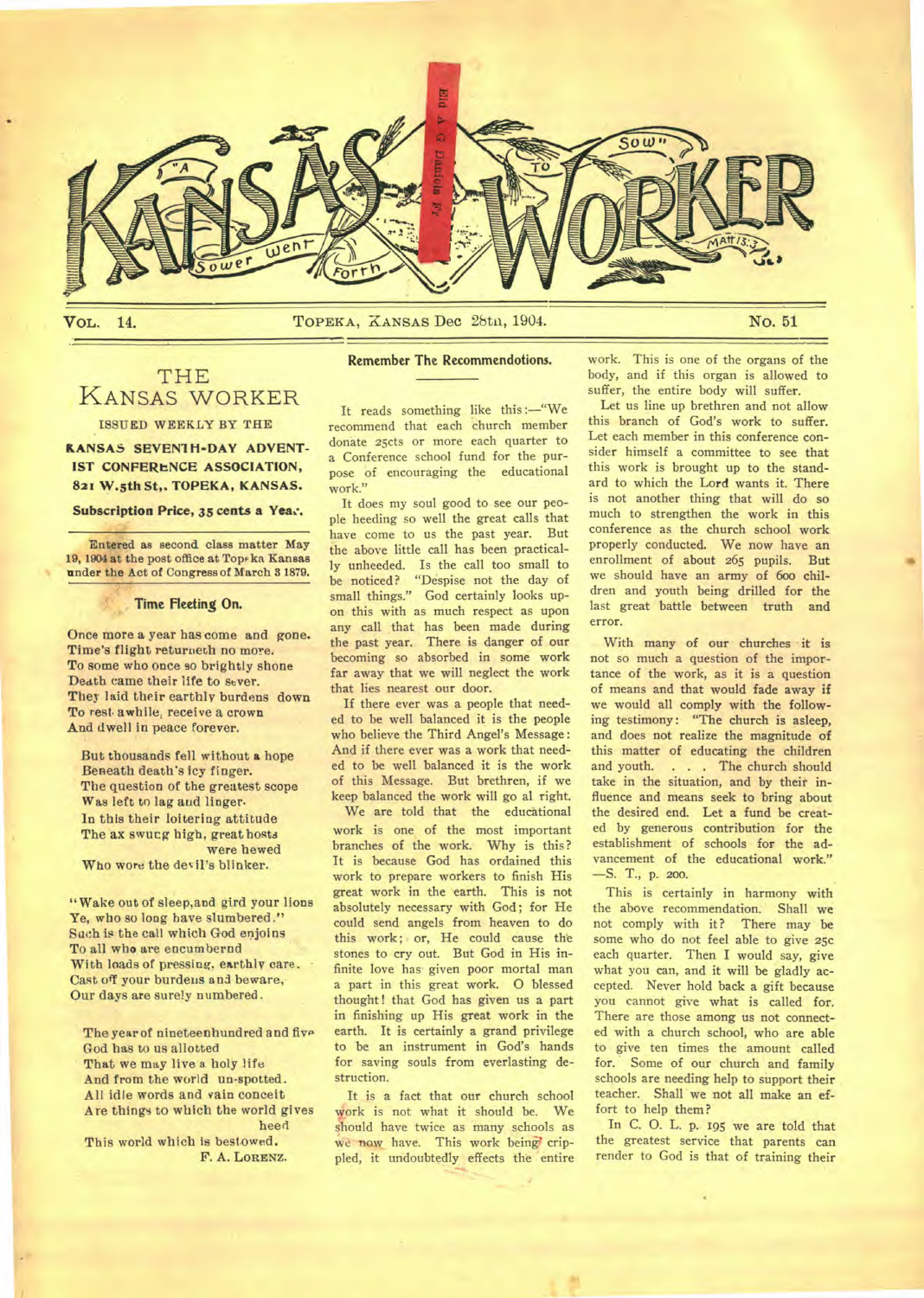children for his service. Will not some one be a parent to some of the poor children of our conference? What greater work can you do than that of training others to work? There are hundreds of children and youth in our state that are just longing for a chance to prepare for the great work that lies before us.

Now brethren, let us not pass this by and treat it lightly. Let us resolve to act at once.

May the Spirit of God be present to impress the importance of this great work upon the minds of all who read these lines.

I. C. SULTZ, State Supt. Church School.

#### A Suggestion.

When you read the above, act without delay and see other members of your church and friends and ask them to do likewise. See how much you can get in one week. It is much needed.

C. MCREYNOLDS.

#### **Why Circulate Petitions?**

We are sending out blank petitions to the Congress of the United States remonstrating against legislation on a religious question that is now pending at our National Capitol. This is not the first time that our people have been asked to circulate petitions of this kind, and it may be asked why do this work again? In reply let us first say that "Eternal vigilence is the price of lib-

berty."

Then, again, by that grand old document, the Constitution of the United States, our legislators are forever forbidden to legislate on a religious question. General Grant summed up the truth contained in the Constitution when he said "Leave the matter of religion to the family altar, the church, and the private school."

Another great reason for again petitioning Congress is that but few of the men that were in Congress when the Sabbath controversy was being agitated before are there now, and the new ones have probably had no oportunity to investigate this question before. But now with a good stream of petitions pouring in from all over the country our brethren in charge of the work there can with all confidence ask for the time of those busy men to hear the truth not only as related to National affairs but with the saving Truth of

### 2 **THE KANSAS WORKER.** Dec. 28th, 1904.

the Message.

The last reason I shall notice is the fine opportunity it gives all of our people to get the truth before our neighbors many of whom have been working to make themselves homes, and have forgotten the price that has been paid for our liberties. Now Brethren and Sisters let us at once review the question of our God-given blessings, and go to our neighbors with that confidence that will secure their co-operation, and petition, and God will wonderfully bless both us and them.

When your petition blank is full send it to W. A. Colcord, Takoma, Pa. Park Station Washington, D. C.,

C. F. **PARMELE.** 

#### **An Open Letter To The Ministers.**

Dear Brethren :—I feel very anxious for all to be done that can be to encourage the church school teachers in their work and to assist in creating a<br>general interest in church school general interest in church work. Of our young people we should have a score or more from every conference preparing for this work. We need young men of education and ability to take it up. There are scores of young people among us teaching public school and working for the world whom God wants to engage in church school work. If these could receive the right help and encouragement, they would be glad to enter this work. Can we not find them and unite our efforts to win them over? Will you not send me the names of all whom you think could thus be helped?

We often think the people of the world willingly ignorant because they do not know and do not study to know their danger in disregarding the commandments of God, but are not our people in as bad condition as they if they do not know, and do not study to know the light God has given in regard to the dangers of sending their children to the public schools? Perhaps we have gone faster than we have taken our people in this work. Shall we not while doing all we can to encourage the schools already established carry on a vigorous campaign among our churches in the interests of church schools. A series of Bible readings on church school work is in preparation, and I shall gladly furnish you with a set of them if you will make an effort to use them among the churches.

Now brethren, do not pass these things by without careful consideration. Thousands of children are being lost because our people are too much "overcharged with the cares of this life," to consider

these things. Many a Seventh-Day Adventist is tying his money up in worldly possessions while his own children are crying to him for the benefits of the church school. We must do something to change this condition. Please send me the names of all whom you think should be engaged in church school work, or be in prepartion for it. I shall be glad to send you more than one set of the Bible readings if there are churches to whom you would wish to send them. Address me, College View, Nebr.

Your Brother.

B. E. **HUFFMAN.** 

**Don't Forget Home.** 

We are cheered by the good large remittances that are coming in for the work in the distant fields as a result of the Week of Prayer donations. You will notice that immediately following this, most urgent calls are coming to us, and we send them on to you in the Worker, for both large and small donations to assist the work in other places in our own country. We do not wish to check any flow of money in these directions, but we do wish to call attention to the fact that we have on our hands an enterprise that was undertaken and voted upon by our people in conference assembled, before the council voted to raise the \$1oo,000 fund for Washington. We are under sacred obligations to carry this through and it will bring lasting disgrace to the cause in Kansas if we fail to do it.

Thousands of dollars have gone from Kansas to the Washington work and to the Southern field. In this we rejoice. But brethren and sisters, it was you and the delegates you sent to the Conference, who voted that we should go forward and build the Kansas Sanitarium. Now let us not neglect the thing we voted to do. There are hundreds of our people in Kansas who have not given a dollar yet. You are invited to do this now. Some I know want a part in this, and you do not want the sanitarium to be hampered, and the work delayed. A good strong lift now, and we will be able to open up the work in a few weeks, shut off the rent we are paying in the city, and do much more and better work.

The training class, will be started, in which your sons and daughters will receive thorough instruction in the truths of the message and in the simple methods of treating disease, and be prepared to do real medical missionary work.

C. MCREYNOLDS.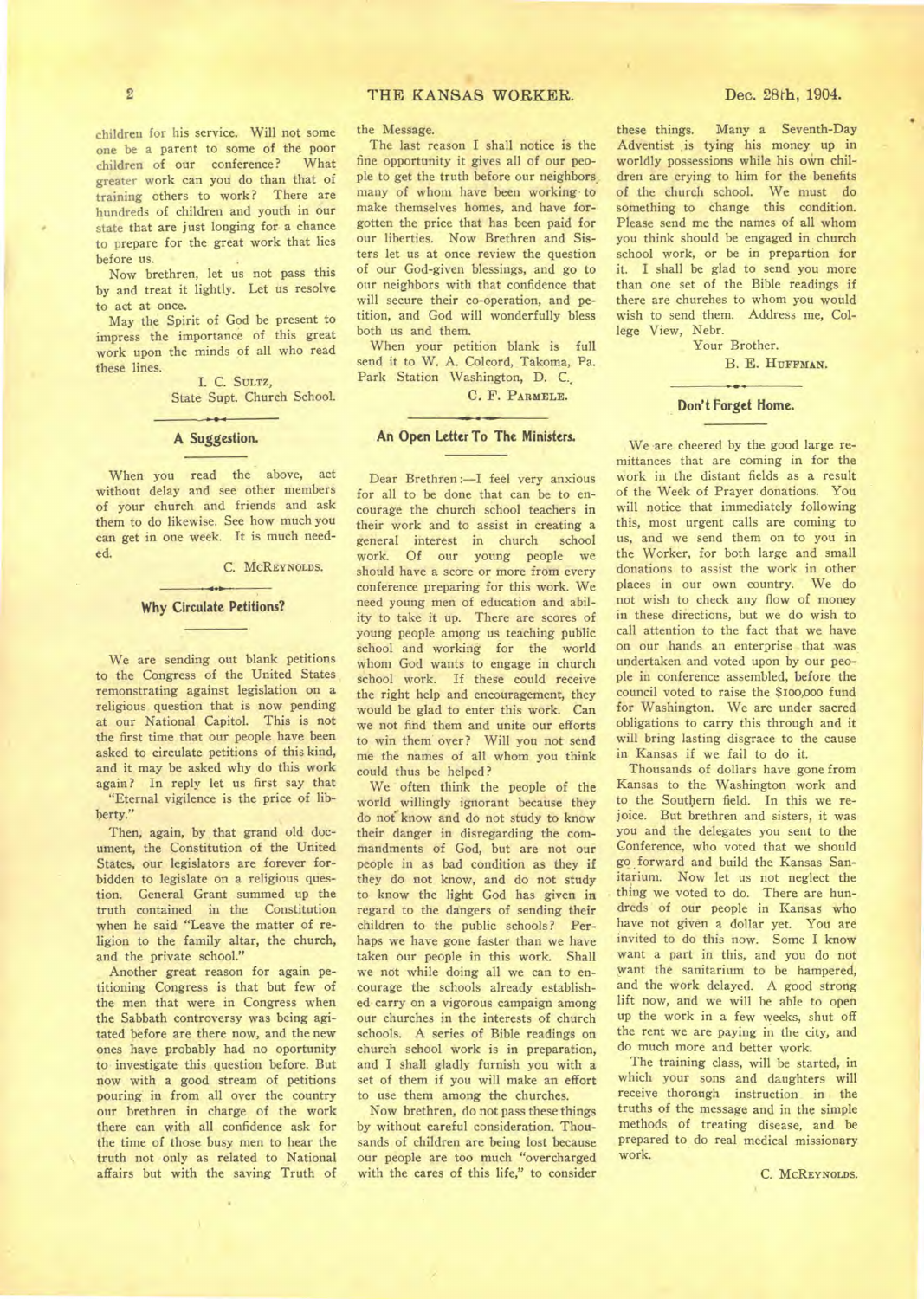#### **This Is To You.**

We wish you to understand that we are not trying to borrow money beyond what we have promises to cover. If we get this, it will not cost as much for interest as the rent for the buildings now in use amounts to. The conference has not been paying this rent. It was paid from the profits from the work done. So the interest can be more easily met. We wish everyone to notice this.

C. MCREYNOLDS.

#### Field Reports.

#### $\overline{\phantom{a}}$ **Bartow Florida.**

Friends and WORKER readers: In fufillment of my promise to your editor , I will give you a short description of our trip to Florida, also some of the things that make this locality different from Kansas.

We started from Ft. Scott, Kansas about 9:P. M., Nov 7 via the Ft. Scott Memphis and BirminghamRy. and when it was light in the morning we were traveling over a flat, swampy, heavily wooded country, in which there was but little farming. This continued till we reached Memphis, a distance of about 80 miles. Our route from here, via Birmingham to Montgomery, Alabama, was rolling and hilly land which was quite well farmed with the exception of the Brimingham district. This depends almost altogether on its coal and iron resourses which are among the richest in the world. Brimingham is truly "The Pittsburg" "The smokey City of the south." By reason of the smoke the sun seems to go down about 4:P. M. and rises about 8: A. M. On account of our train being late, we had to stay all night here. We found hotel accommodations very high. The price of a room for the night without board ranges from \$1.00 to \$6.00. By reason of not making connections at Brimingham we were obliged to lay over 9 hours at Montgomery.This is a thorough confederate town. We visited the state house and were shown Jefferson Davis's bed room, furnished as it was when he occupied it, with high walnut bedstead hung with

mosquito bar, walnut stand and book ease, old fashoned chairs, etc. In the halls of the state house were i arge glass-front cases containing all manner of war relics; also in the tile floor of the front porch is a brass plate with these words upon it"Here is the spot where Jefferson Davis stood when he made his speech accepting the presidency of the Confederate States of America. Now the other side is different. "Here in the nursery of slavery, the colored servants of the welthiest families receive and etertain their company on the front porch and can go in and out at the front door,a thing that the white girls that work in the wealthiest families of the north, can not do.

Thursday Nov. 10th 11 A. M. we arrived in Jacksonville, Florida, with the privilege of a three hours stop. We found this a busy city, almost as large as Topeka, with such balmy air and lovely sunshine that we were loth to leave it but our destination was Bartow which we reached about midnight in a rain. It was not cold and the rain came down gently and straight, not being whipped by the wind.

We have *now* been nearly three weeks in the land of sunshine. The thermometer has ranged from 44 to 75 degrees most of the time. In the morning it stands at 55 to 53 and about 75 in the middle of the day. The sun has shone almost all of the time. I am told by many that have wintered here, that it continues this way all winter. The wind has not blown enough to raise the dust in the street, but a gentle breeze is going most all the tine.

The country is quite level. The rivers have very low banks, and there is much swampy land, but strange as it may seem there are not near as many mosquitos and flies as there are in Kansas and other higher drier places. Very few people use screens. The orange groves that are in full bearing look very beautiful. In some places the oranges hang on the limbs almost as thick as grapes on the bunches. Brother Hall showed me one tree in his orchard that, he said, bore 18 boxes last year. The couutry generally is covered with tall pine trees, with oak and cypress and many other spices. The

cabbage palm,the picture of which we are all acqua nted with,is named from the fact that the bud is about the size of a large cabbage, tastes much like cabbage but has not the strong taste nor the unpleasant indigestible qualities of its garden friend.

At Bartow we found **a** nice church building and a nice company of about 40 Sabbath-keepers ; more of whom were able as teachers and leaders, than in any company with which we ever met. Their Sabbath-school enrollment is about 55. They also have a church school with two teachers which seems to be progressing nicely. This is about the second largest church in the state. I believe that I have come to the right place for relief of my throat trouble.

W. G. DICK.

#### **Week Of Prayer Experiences**

I started in with the work of the Week of Prayer at Humboldt. Sabbath the 10th was a good and profitable day, three services were held during the day. One dear soul who had never made a start to serve the Lord, was led to yield to the Saviour's call, and one who had back-slidden arose for prayer. Sunday A. M. the good work went on. I was then very unexpectedly called to look after some business matters pertaining to the Sanitarium which took about three days. I was with the Wichita church Wednesday night and the Spirit of God was there. Some good confessions were made which we believe came from the heart, and spirits were revived. Sabbath the 17th and Sunday also I was with the Altoona church. Brother D. E. Huffman was also there. As the meeting progressed, it was evident that the spirit of God was present to carry convictions to the hearts of the people. Two families had recently moved away and some were feeling disheartened, but courage was renewed at the last meeting Sunday night. After a discourse on the coming Kingdom of glory and a preparation for it, two earnest souls made a start for that glorious Kingdom.

The house was well filled and a real interest was manifested to hear. This town has doubled in population in the last year and many are there who have not heard the message. There is an urgent call and **a** meeting must soon be held. A liberal collection for the mission work was taken up. All were encouraged.

C. MCREYNOLDS.